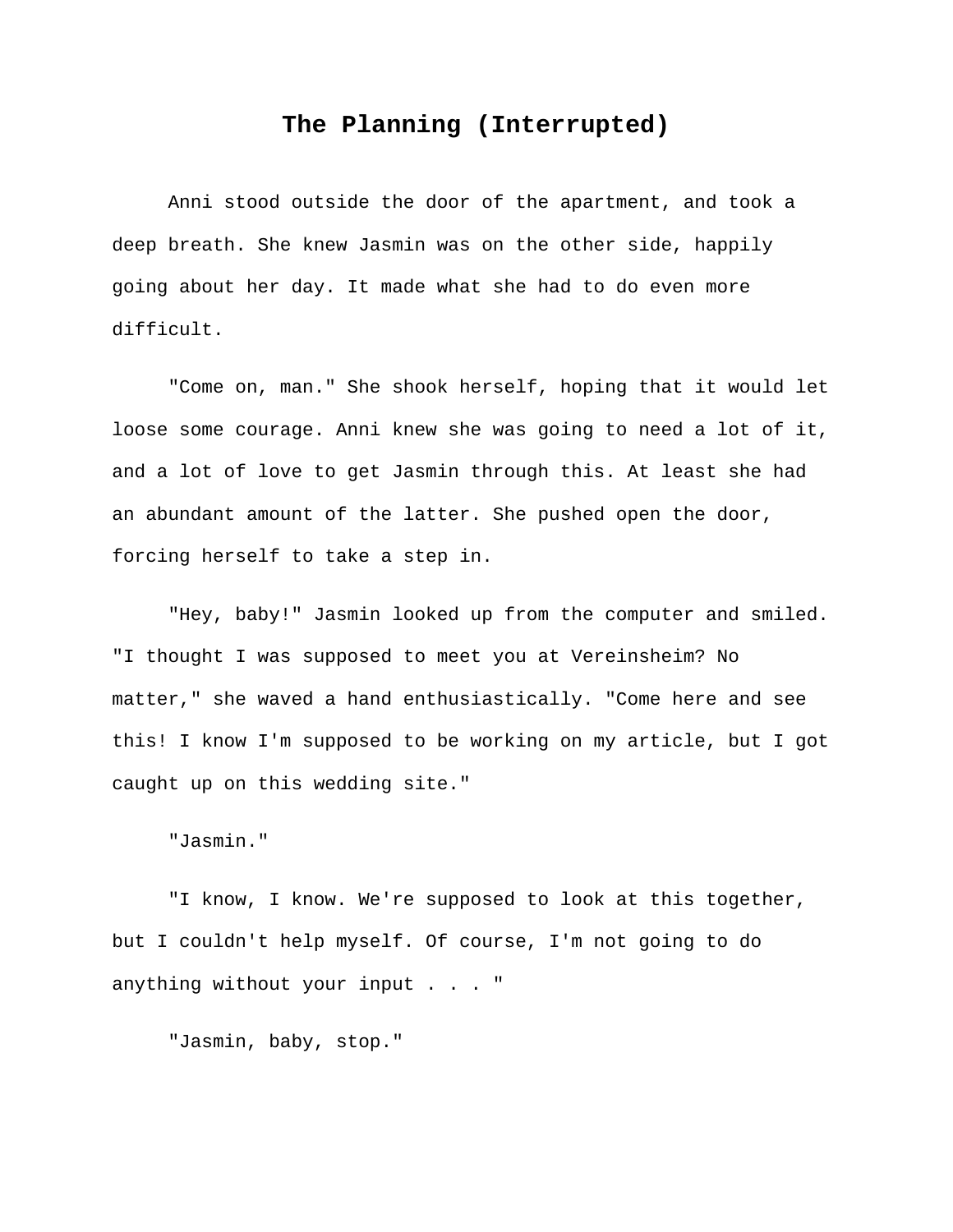The tone in Anni's voice caught Jasmin's attention, and she frowned at the sheer sorrow on her lover's face. "What's wrong?"

"I . . . we . . . " Anni stopped, taking another breath for courage.

"Please tell me you're not calling off the wedding." Jasmin knew she sounded desperate, but it had been a fear of hers since she and Anni decided to get married. Anni had never been in this committed of a relationship, and though Jasmin tried not to overwhelm her with planning, or over enthusiasm, sometimes she couldn't help being excited about the prospect of being Anni's wife.

"No! Of course not, Jasmin." Anni was instantly at Jasmin's side, kneeling before her. "I love you. You know that, right? I love you so much."

Jasmin released the breath she was holding with a sigh. "I love you, too." She leaned in and kissed Anni softly, cupping her face in her palm. "Tell me what's wrong. You look so sad."

Anni stood, taking Jasmin's hand in hers. "Come sit on the couch with me."

"You're starting to scare me," Jasmin said, but dutifully followed her fiancée, and sat next to her.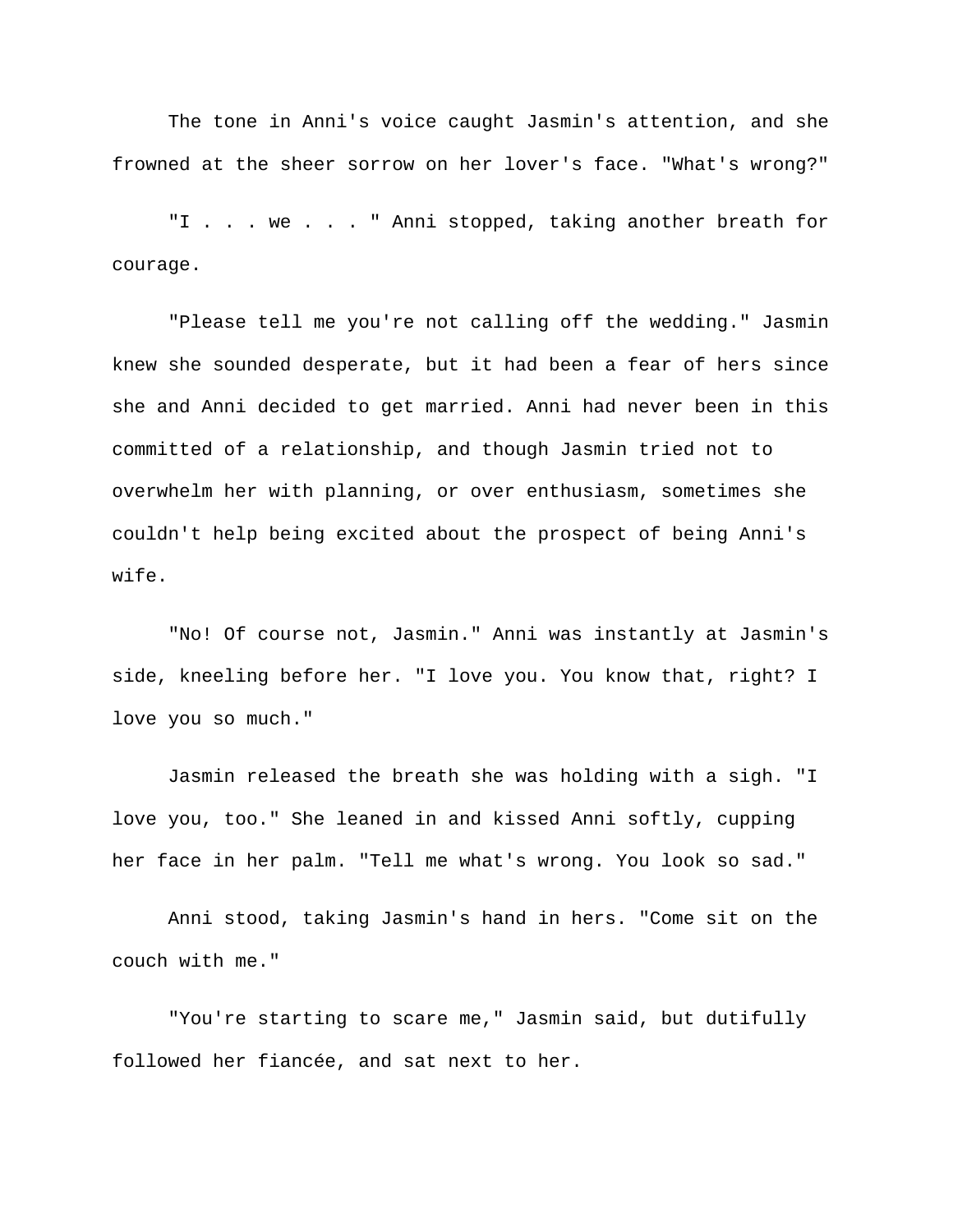"I know, I'm sorry. It's just that . . . I don't know how to tell you this, baby."

"Just say it, Anni. Because everything going through my head is probably ten times worse than what you have to say."

"I don't think so," Anni murmured sadly. She inched closer to Jasmin, holding her hands tightly. "Baby, Dominik . . . well . . . he went out this morning before Elena woke up."

"You're not going to tell me he left her. He would never do that." Jasmin was confused as to where this conversation was going, but she suddenly felt a sick dread in the pit of her stomach. *I won't jump to conclusions*. She repeated the mantra over and over in her head.

"No, he didn't. Not intentionally. Jasmin, Dominik was in an accident this morning." Anni paused, letting that part of the news sink in.

"Oh God. He's okay, right? Oh no! Did he break something? We should get to the hospital! He's not in a coma is he?"

Jasmin started to get up, but Anni held her firmly. "Jasmin, I'm sorry, baby. He . . . he didn't make it." Anni whispered the words in hopes that it wouldn't be true. But she already knew they were. And, now, she would be here for Jasmin.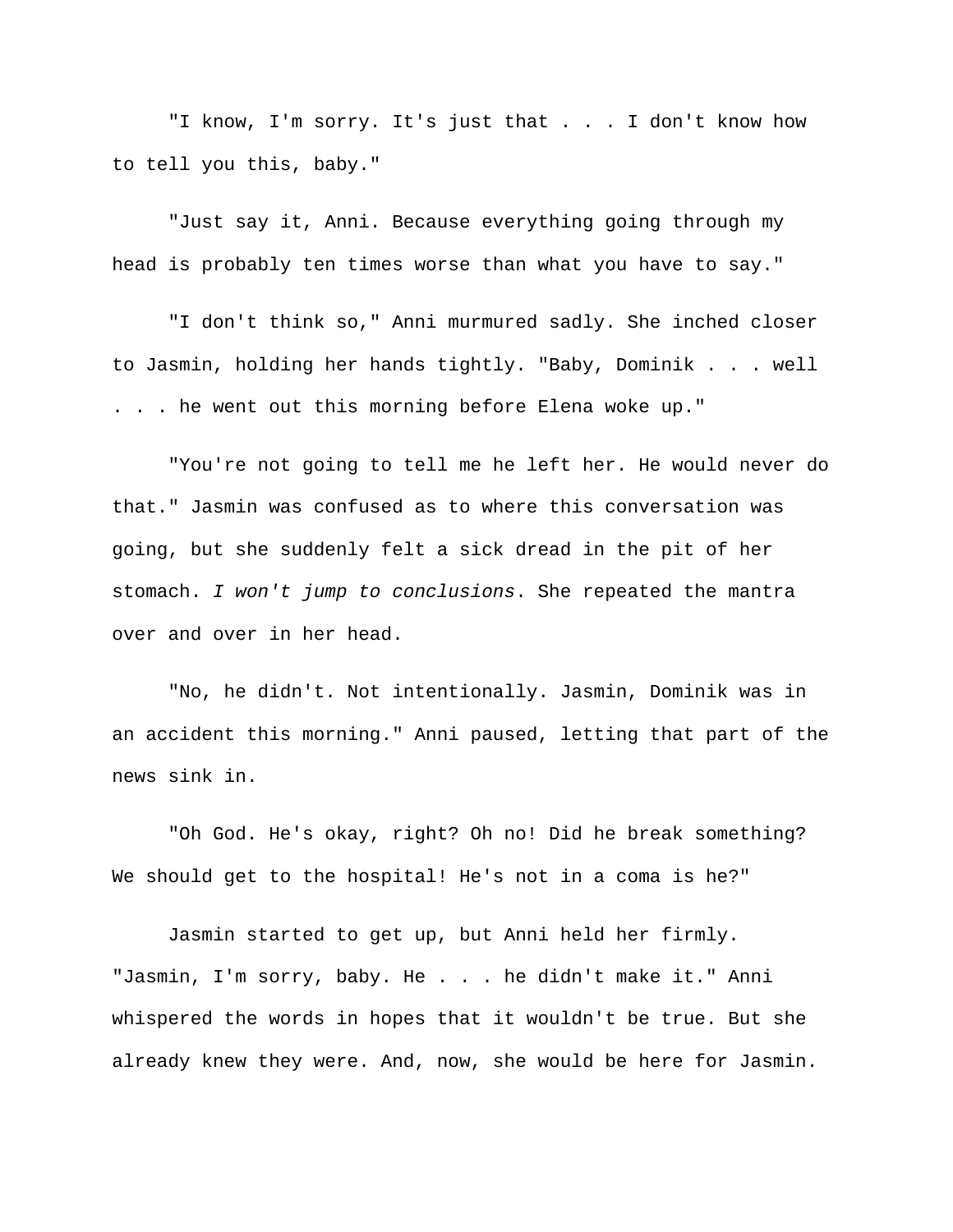"No. No that's not true." She tried to rise again, this time shaking Anni's strong hands off. "Why are you saying this? No. No, no, no, no. You're mistaken. I'll just call Nik." Jasmin fumbled for her phone, but Anni caught her hand.

"You can't call him, baby," she said softly.

"Right. Right. Tuner! I'll call Tuner and he'll clear this all up. You just misunderstood . . . "

"Jasmin. Baby, I was at the hospital. I went there with Elena when she found out Dominik had been in an accident. I didn't misunderstand, sweetie. I'm so sorry."

Jasmin stared at Anni, trying to find any hint of a lie. Which she knew was ridiculous, even in her confused state. Anni would never do that to her. Or perhaps doubt. Even doubt in Anni's eyes would give Jasmin some much needed hope. But she saw none. She only saw sorrow and compassion.

The air left Jasmin's lungs in a rush, and she collapsed to her knees. Sobs shook her uncontrollably, and she barely registered Anni's arms coming around her. Barely heard Anni's whispers of love and sympathy. Yet, even through her heartbreak, she could feel the love radiating from Anni, and she wanted to grab on to it. She wanted to feel the peace it gave her. Then Jasmin wondered who would give that peace to Elena now.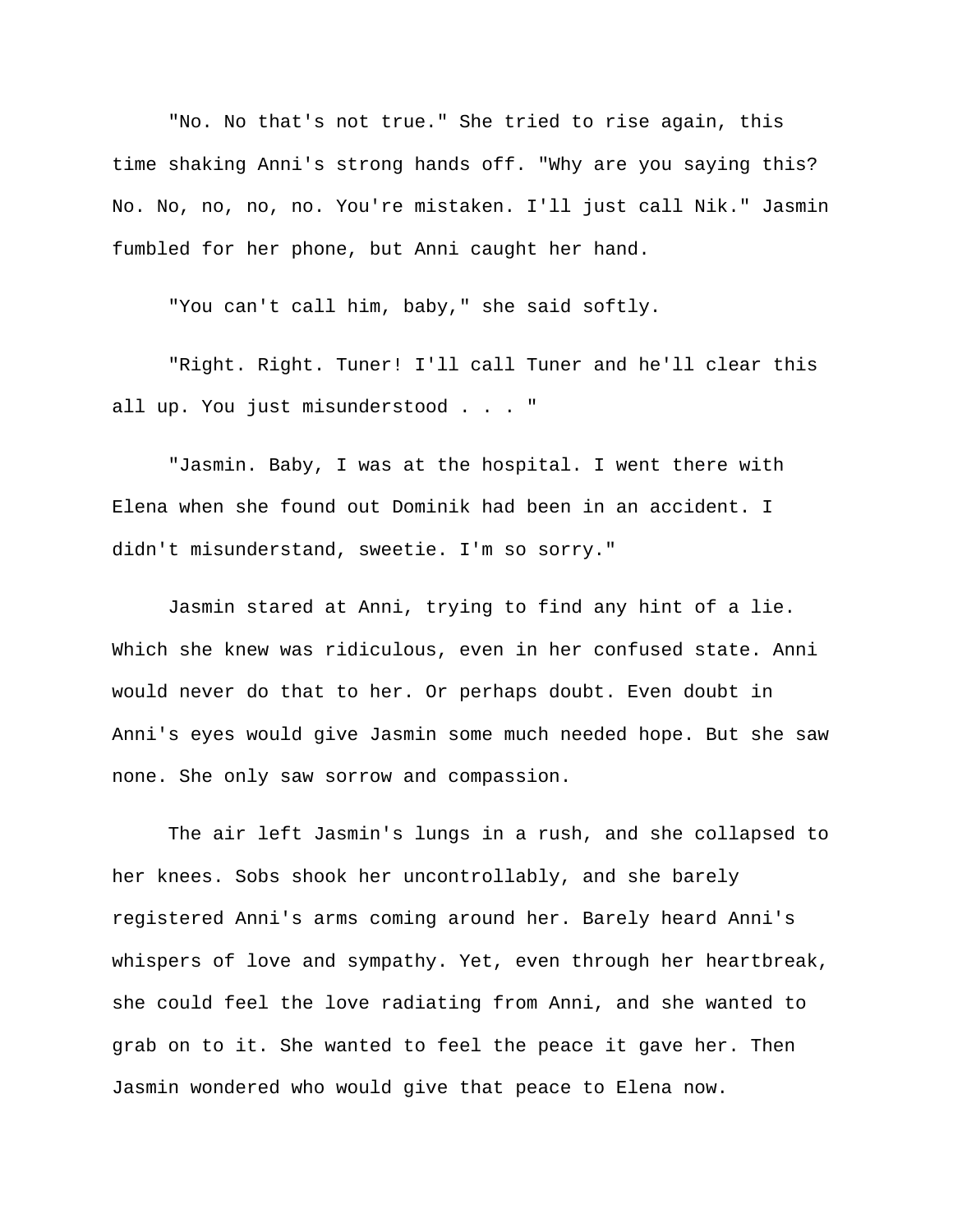"Oh God, Anni. Elena. She must be devastated." Jasmin wiped angrily at her tears. Was it selfish of her to grieve this way when Dominik's new wife just lost him?

"Baby, Dominik was one of your best friends. Don't feel guilty for mourning him," Anni said gently, knowing she had read Jasmin perfectly.

"But she . . . "

"She is mourning as well, and the others are with her. I needed to be here for you. I needed to tell you, to hold you, because I know this is beyond difficult for you. You loved him, Jasmin. Mourn him."

Fresh tears flowed from Jasmin's eyes. She didn't want to mourn. She didn't want any of this to be real. Damn it! It wasn't supposed to be this way! Dominik was happy. He was finally with the woman he was meant to be with. How could he be taken away so abruptly?

"Come on, Jasmin. Let's get you off the floor."

Jasmin just curled deeper into Anni's side, not wanting to move a muscle. If she pretended to be asleep, this could all just be a terrible nightmare. Right?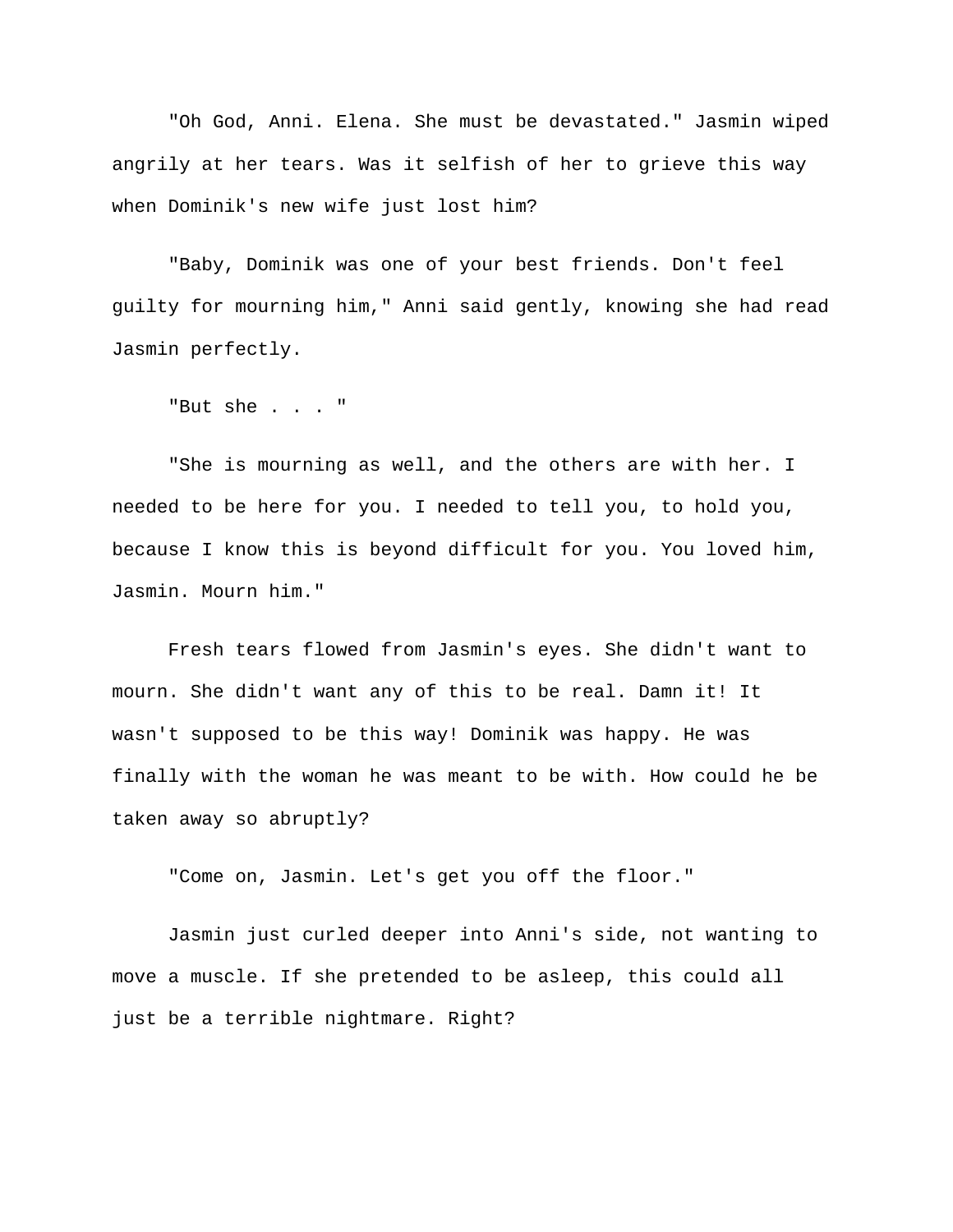"*Baby*," Anni whispered. "*Come on. Let me hold you properly*."

Jasmin finally allowed herself to be pulled from the floor, and she blindly followed Anni to the bedroom. "I need to see him. I want to see him, Anni. And, I need to see Elena."

"We'll go in just a minute, I promise. Jasmin, give yourself a moment, okay? Lay down with me."

With great reluctance, Jasmin acquiesced. "Only a minute," she sobbed, collapsing once again, only this time in Anni's arms.

\*\*\*

They walked briskly into the hospital, Jasmin following Anni to where she last saw Elena. True to her word, Anni got them ready and out the door within minutes of Jasmin's breakdown.

Of course, Anni knew instinctively that it really hadn't hit Jasmin, yet. It won't until she sees Elena. Until she sees for herself that Dominik is no longer here. When that happens, Anni vowed to be there to pick up the pieces. She would put the love of her life back together as many times as she needs to. It made her heart bleed knowing Jasmin was hurting inside. And, it was about to get worse.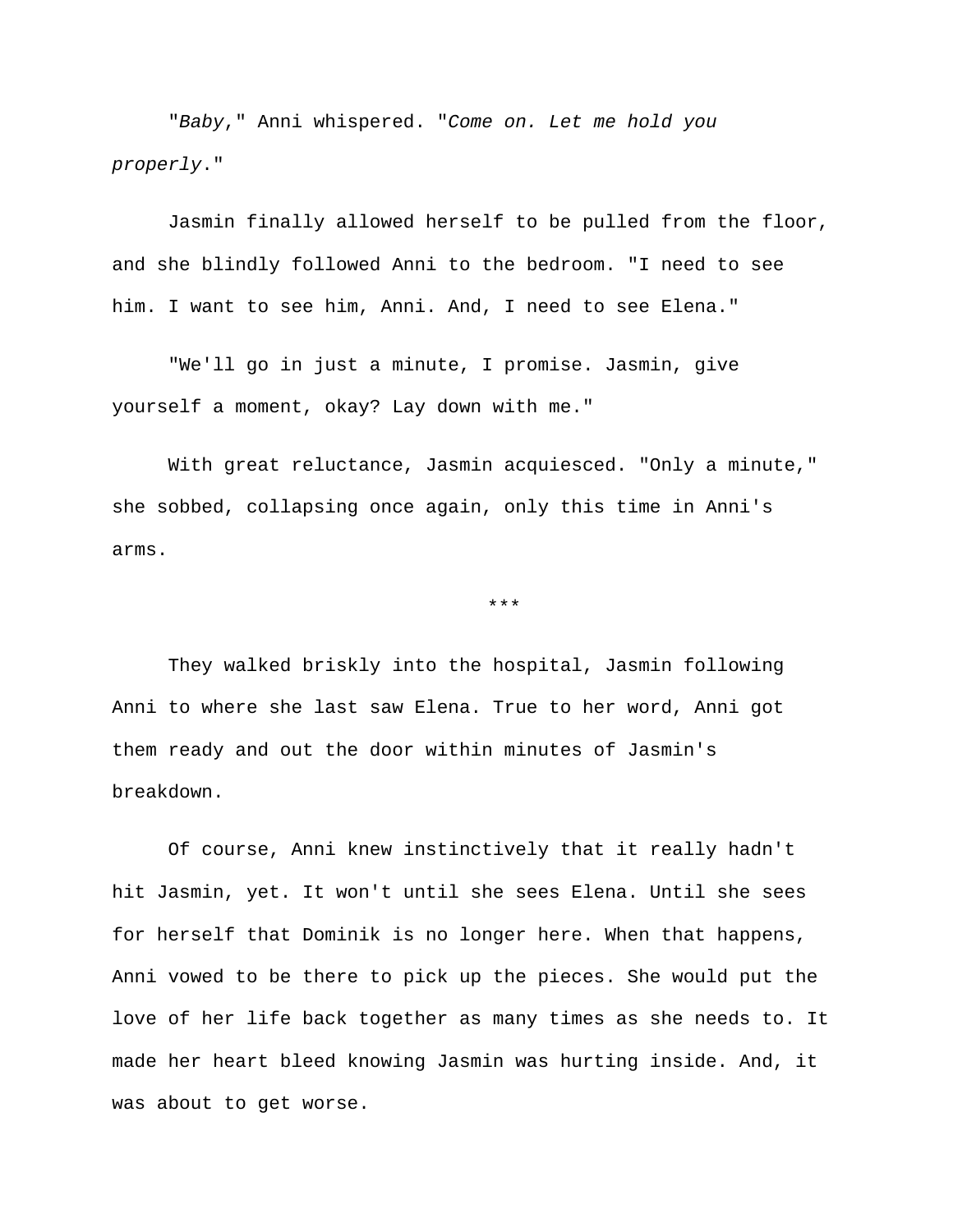They stepped into the corridor where Anni had left the others earlier. It was as though no one had moved. Like they didn't want to leave Dominik there in the hospital by himself. Only now, Dr. Gerner was there with Sophie. Both were crying quietly in the corner. Tuner hadn't moved from his spot. Mesut and Nele stood arm in arm near the window, Nele crying softly, her face buried in his shoulder. Ayla sat close to a distraught Elena, holding on to her hand as though she were Elena's life preserver. Anni wouldn't be surprised if that were true at the moment.

"Elena?" Jasmin fell to her knees in front of Elena, grabbing her into a hug and holding her tight. "It's true isn't it?" Jasmin's voice hitched as Elena nodded. Her heart ached profusely as Elena's weeping renewed with intensity. Elena held on to Jasmin, both of them trying to find comfort where no comfort could be found. "I'm sorry. I'm so sorry."

Anni watched them for a moment before turning to Tuner. She put her hand on his shoulder, squeezing gently. "Tuner?"

"This must be hard for Jasmin," he said, his voice monotone and emotionless. Though Anni knew the abundance of emotion that lay just below the surface.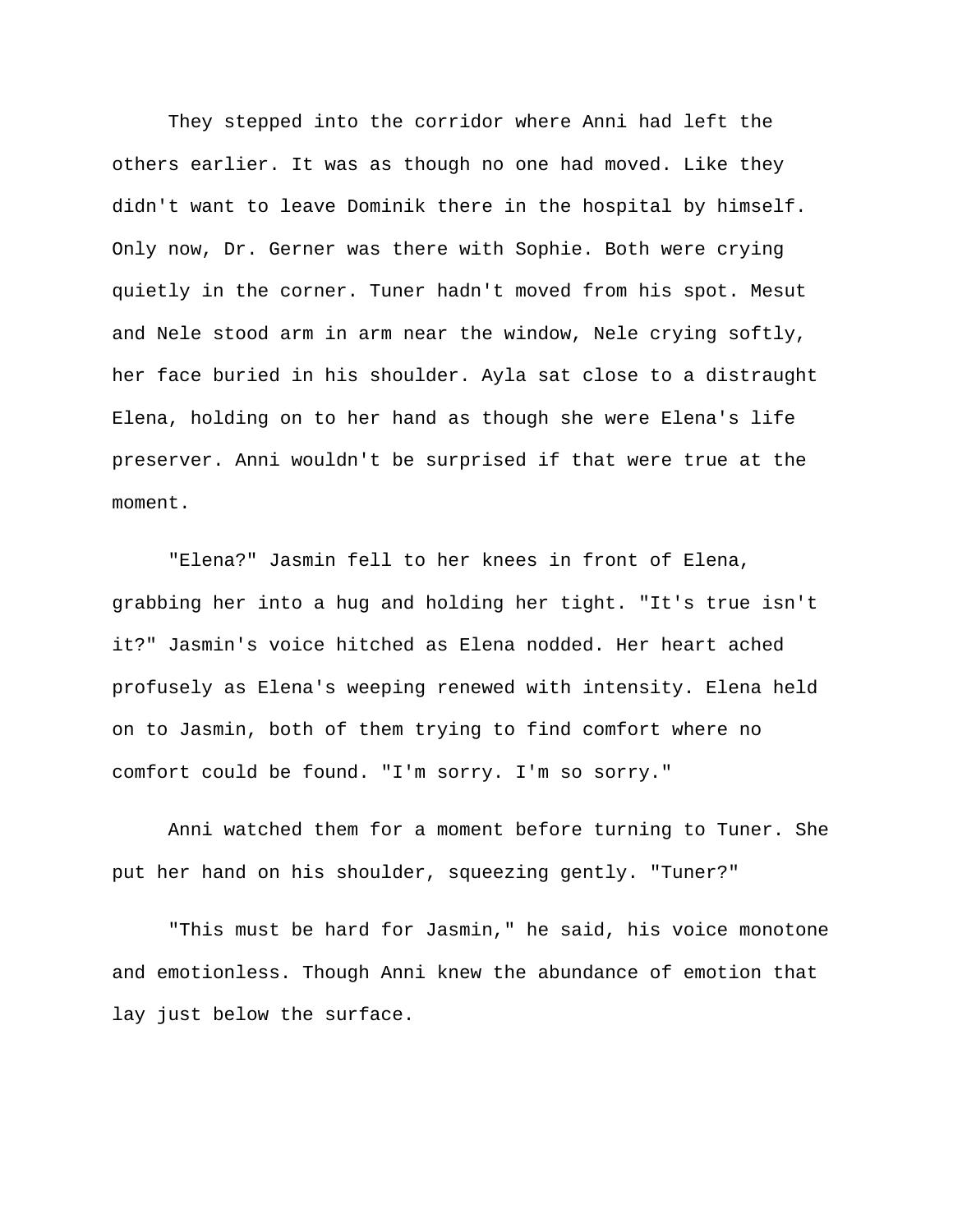"It is. I don't really know how she's going to be when this actually hits her." Anni studied Tuner for a moment. "It's hard for you, too. Tuner, man, you have got to let it out. It's not good for you to keep it in like this."

"Not in front of Elena. Dominik wanted me to make sure she was alright. He wanted me to take care of her. If I let it out now, I don't know if I will be able to stop."

Anni heard the tremor in Tuner's voice, and wondered just how close he was to the edge. "I'm sure she understands that you're in pain, as well, Tuner."

He didn't respond, so Anni took a spot between him and Jasmin. Ready to catch either one when they finally fell over that edge.

"How could he be gone?" Elena cried. "We just got married. You were there, Jasmin. You saw how happy we were, right?"

"Yes. Dominik was so incredibly happy with you, Elena. He loves . . . " Jasmin faltered, knowing she should correct herself, but didn't have the heart to. Hell, she didn't even know how she was remotely able to keep it together right now. *Elena needs me*. She supposed that was what kept her from falling apart herself. "He loves you, Elena."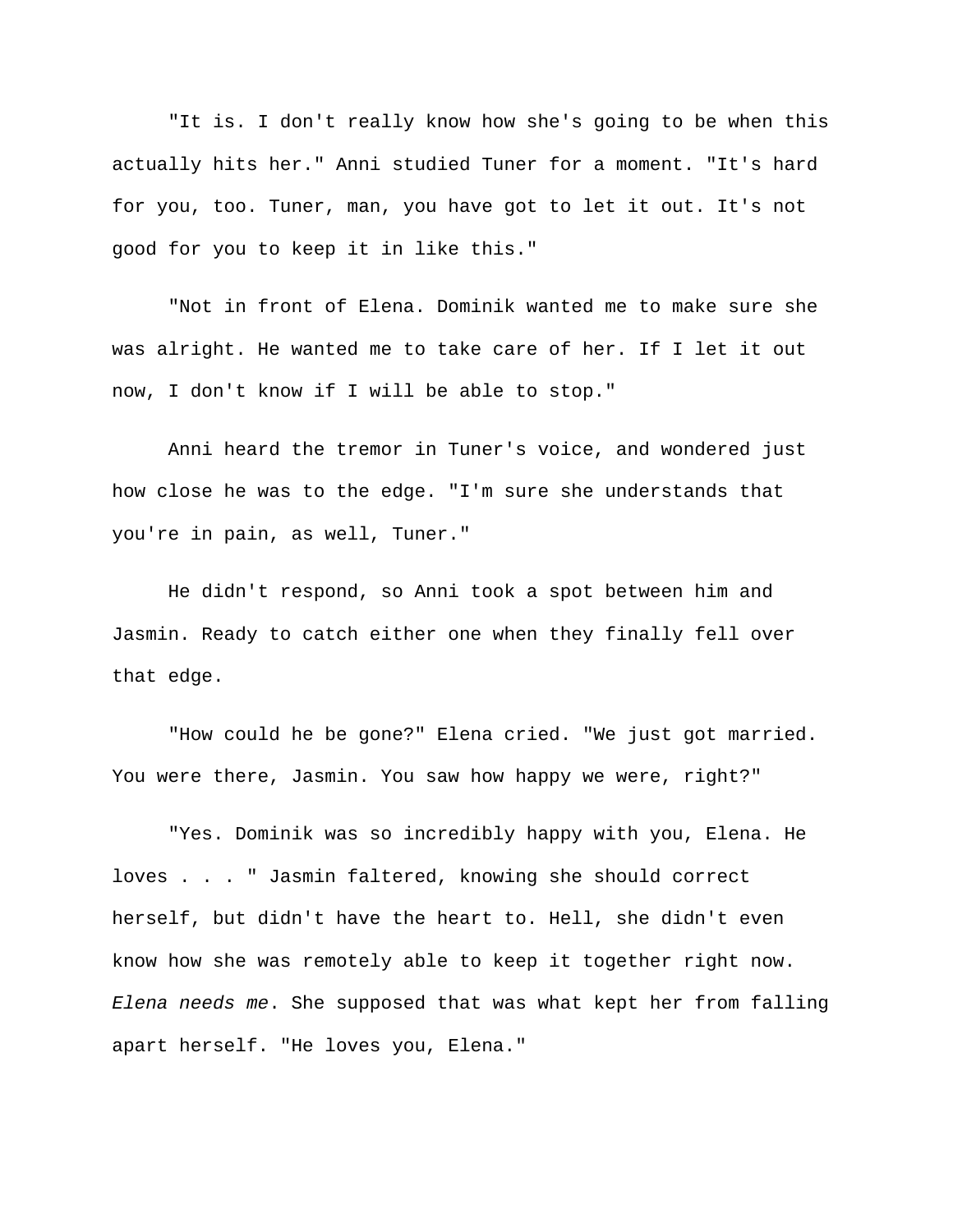"We were supposed to grow old together. Have kids." Elena stood suddenly, effectively knocking Jasmin back onto the floor. "How could he do this to me!" Elena yelled angrily.

Anni hurried to Jasmin, helping her up. "Are you okay?"

Jasmin nodded, unable to find her voice when looking at Anni. She knew in Anni's arms she could break down completely, knowing that Anni's strength could put her back together. But she couldn't do that now. Elena needed them. She clutched Anni's hand for a moment, then released it and went to Elena who was yelling uncontrollably now. Ayla and the others were trying, in vain, to calm her down. Tuner just kept staring at the wall in front of him.

"Elena." Jasmin pushed past her friends to get to the heartbroken woman. "You know Dominik didn't mean to leave you," she said firmly. "Please, sweetie. You have to calm down. I know how hard this is for you . . . "

"You do, don't you?" Elena said unexpectedly. "You loved him, too."

A tear escaped, rolling down Jasmin's cheek. "Of course I did. He was a wonderful friend."

"You loved him as more than a friend."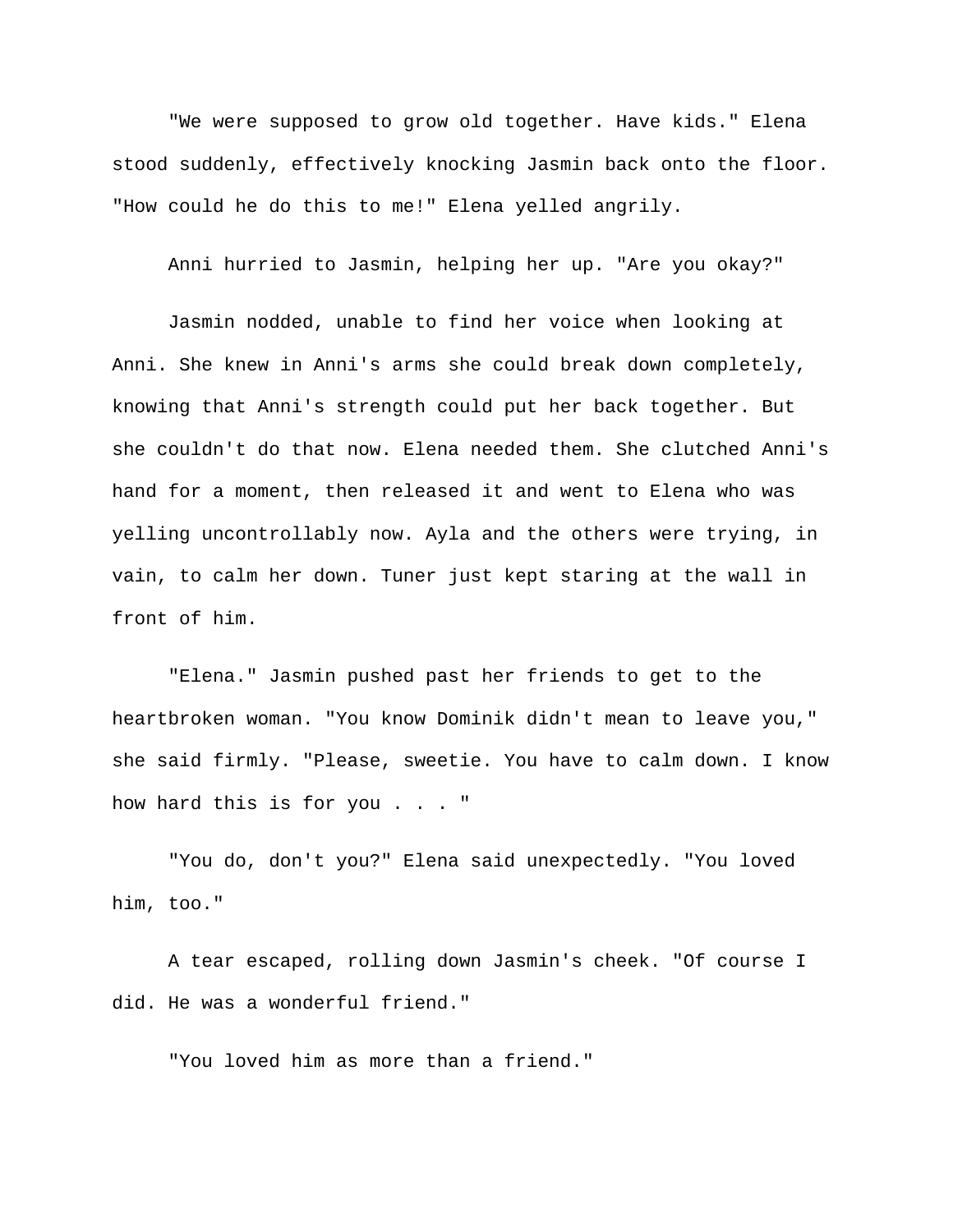Jasmin wondered why she didn't detect anger or jealousy towards her, until she understood that Elena was looking for someone who knew exactly how she felt.

"I did at one time, yes. But you, Elena, are his true love. As Anni is mine. Dominik and I both knew that. We talked about it some last night . . . "

Last night, Jasmin thought. It was just last night that Dominik was laughing and dancing. It was just last night when she and Dominik wished each other well, each knowing they were exactly where they needed and wanted to be. It was just last night when Dominik and Elena used the room their friends had decorated for that special occasion.

She didn't know what it was that warned her, but Anni felt the change in Jasmin. It was coming, she thought sorrowfully. It was finally hitting Jasmin that Dominik was truly gone. Anni hugged Tuner. "She needs you now," she said close to his ear. "And, Jasmin needs me."

Tuner snapped out of his trance, looking Anni in the eye. With a nod, he made his way to Elena, taking her in his arms.

Jasmin took a step back. Then another. And, another. Until she hit something behind her. The overwhelming feeling of grief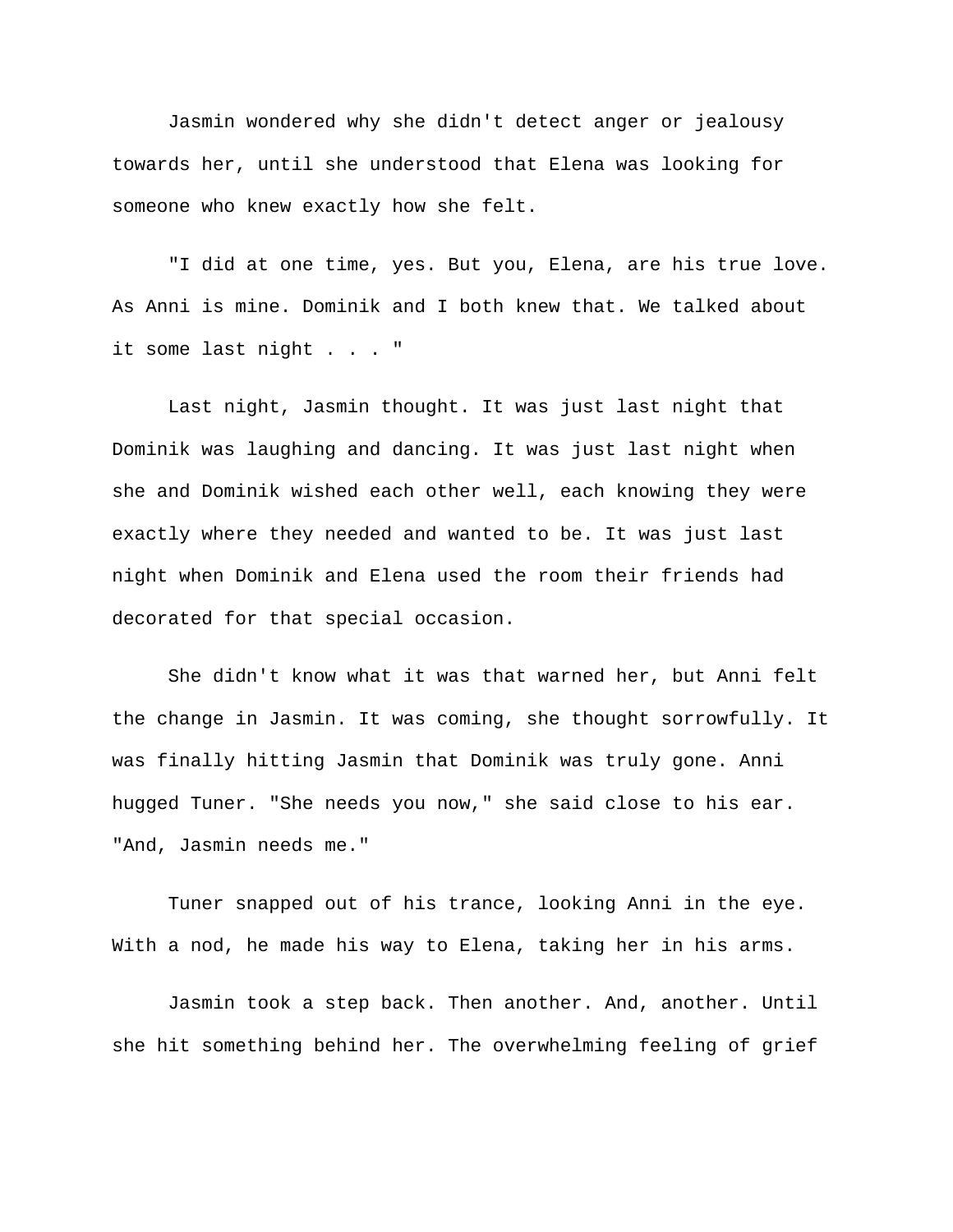was abated, if even just a fraction, as Anni's arms came around Jasmin's waist.

"Let me take you home, baby," Anni whispered in Jasmin's ear.

Jasmin started to protest, thinking she should be here for Elena. But when she saw Tuner take Elena down the hall, she nodded. With one last look at the doors she knew Dominik was somewhere behind, she let Anni lead the way.

Anni was grateful that Jasmin agreed to go, since she could feel the emotions still rising. It would be a miracle if they made it home with Jasmin still able to stand on her own two feet. But Anni would carry her if necessary. She didn't know how, but she'd figure it out if it came down to it. From the corner of her eye, Anni caught Nele and Ayla stepping towards them. With a discreet shake of her head, and apologetic look that she hoped their friends would understand, she took Jasmin out of the sorrowful place and headed home.

\*\*\*

Anni watched as Jasmin moved about the apartment in a trance-like state. *She's still trying to be strong*. Waiting patiently for Jasmin to finish her routine, she finally made her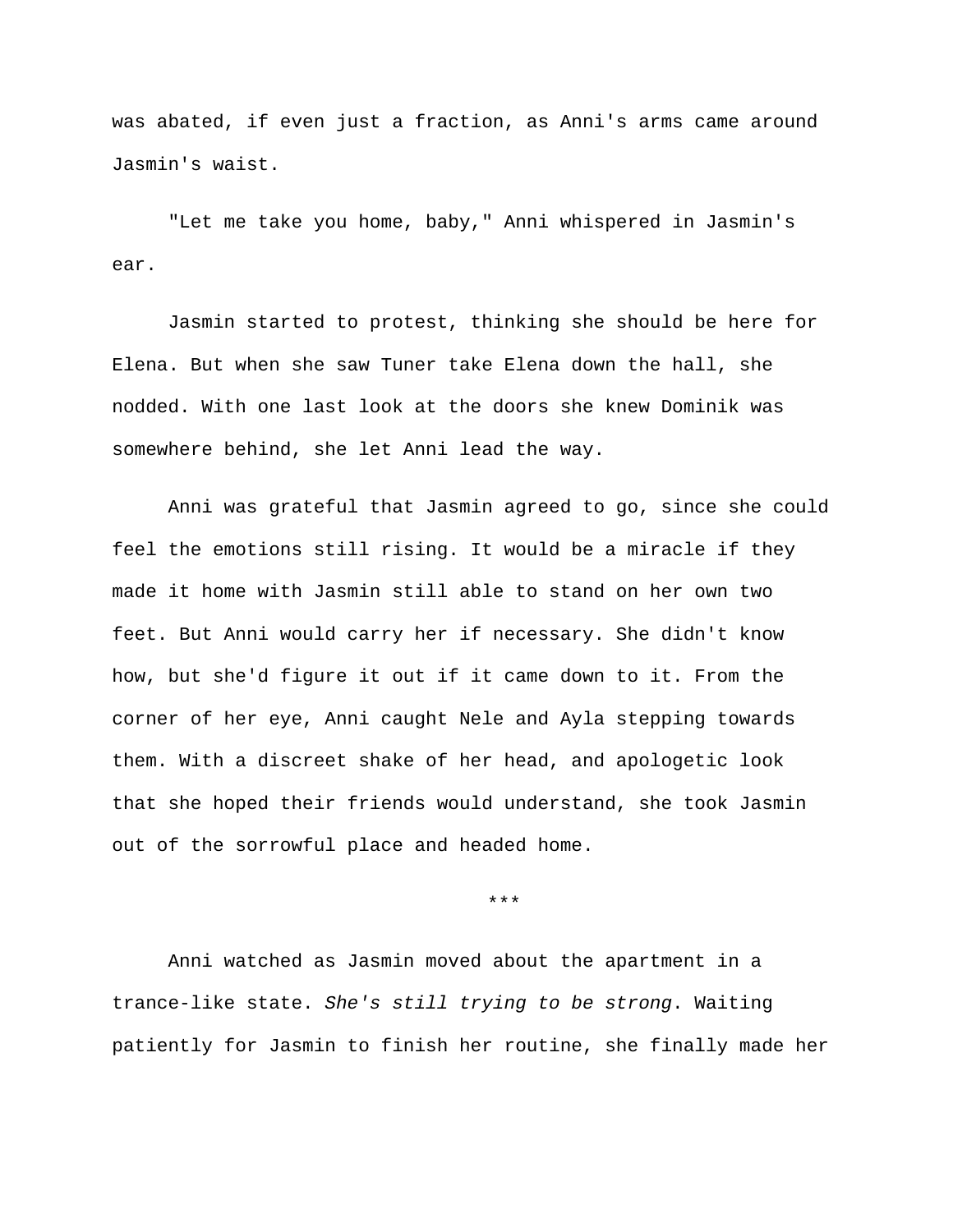move when Jasmin stopped in the middle of the room. Anni wrapped her arms around her, guiding her to bed. "Come on, love."

"He's gone, Anni."

"I know, baby. I'm so sorry."

"He was just here. Last night he was so happy. We laughed, we joked about how if we had gotten married all those years ago we'd be divorced by now." Jasmin shuffled slowly beside Anni, feeling as though her feet were stuck in mud, and each step was almost impossible. "He joked about how I would have cheated on him with you."

Anni smiled wanly, laying Jasmin down gently on the bed. She covered her, and kissed her on the forehead before crawling in beside her. She didn't have to wait long for the violent sobs that rocked Jasmin.

"Why?" Jasmin cried.

"I don't know, baby."

"Anni."

Anni was just able to make out Jasmin saying her name through the weeping.

"Yeah, baby?"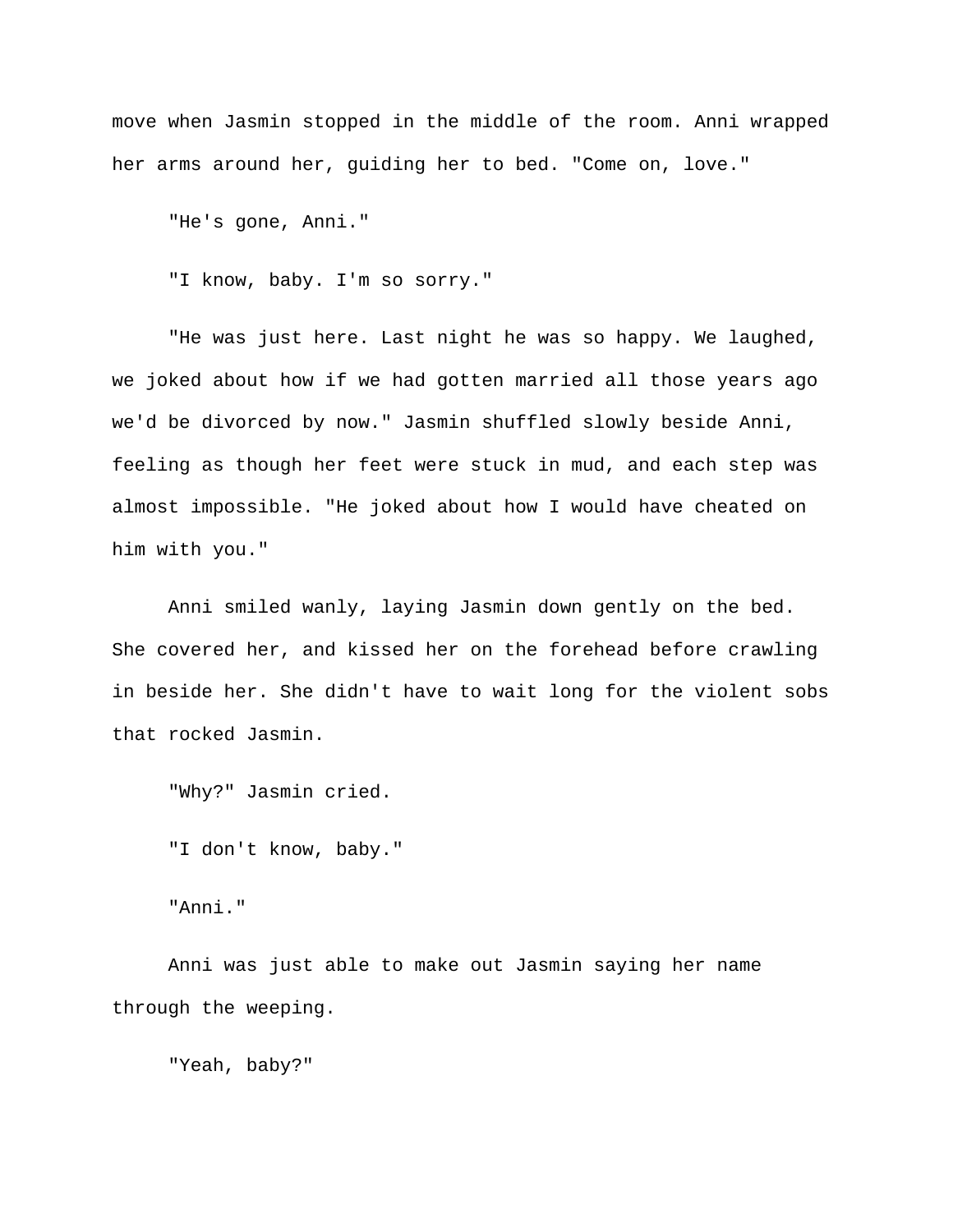"Don't leave me."

"I'm not going anywhere, Jasmin."

"Promise me. Oh God!"

Jasmin sat up unexpectedly, startling Anni.

"What is it?"

"We can't get married!"

Anni was dumbfounded. Surely she had heard that wrong. Reaching around Jasmin, she grabbed a tissue, and handed it to her love. "Say that again."

"We can't get married!"

Anni blinked. She really *did* say that. "Jasmin, why can't we get married?"

"What if this happens to us? We get married, we think everything is wonderful, and we're so happy. And then . . . "

"Jasmin, sweetie, this was an accident. It wasn't fate or destiny or because Dominik and Elena were happy together. It was an accident."

"But . . . "

"No buts, baby. Do you love me?"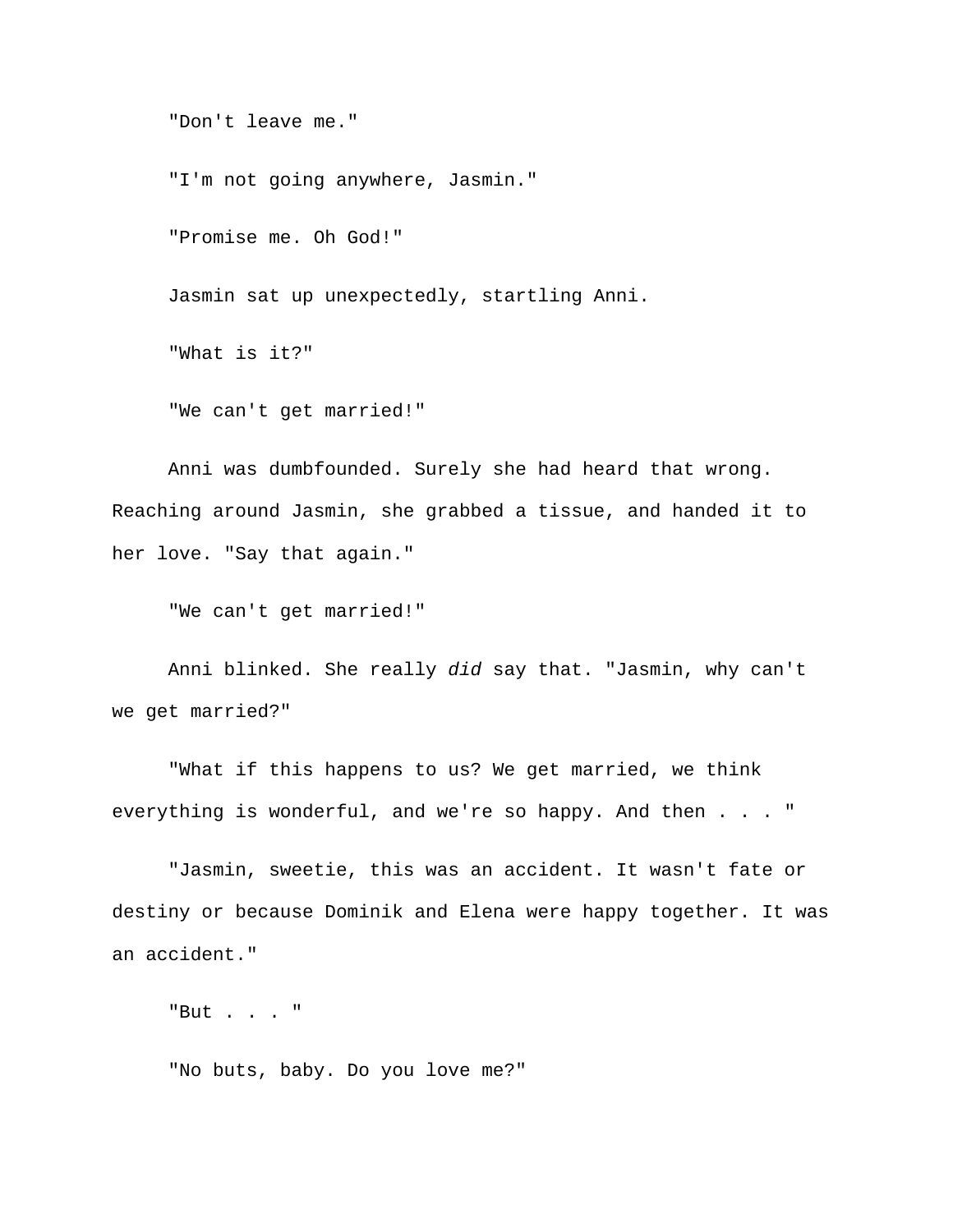"You know I love you, Anni. That's not the problem."

"Jasmin, the problem right now is you lost a dear friend who you loved very much. You're confused and scared. Later you'll be angry. Please don't make a decision like this when you're not thinking clearly." Anni brought Jasmin back down to lay beside her. "We love each other, baby. We're happy now. Getting married isn't going to change our fate. It's just going to change our status. I want you to be my wife, Jasmin. Please?"

The tears still flowed freely from Jasmin. She didn't think they'd ever stop, her heart hurt so much. But hearing those words coming from Anni felt like seeing a light in a very dark, very scary place. If she kept going towards Anni's light, maybe she'd make it out of this scary place.

"I want to be your wife, Anni. More than anything." She snuggled closer to Anni, feeding off her warmth, strength and love. "We should postpone the planning, though. Just for a little while," she said between sniffles. "For Elena's sake."

"I agree. She needs us." Anni tipped Jasmin's chin up so she could look her in the eye. "*You* need *me*. I'm here. I'm not going anywhere, okay?" Nod. "I promise." She kissed Jasmin gently, but thoroughly, pouring all of her love into the kiss.